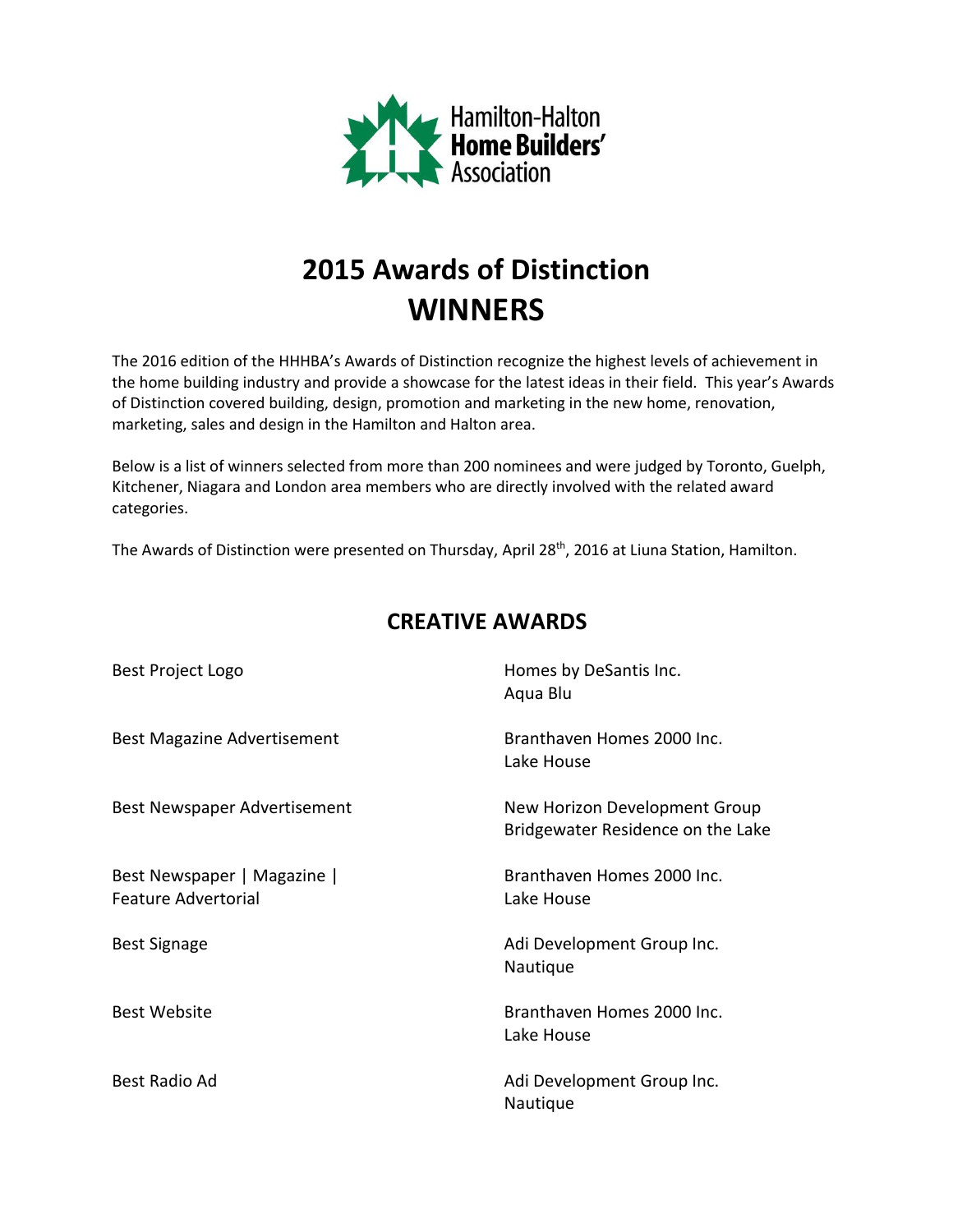Marketing Package Nautique

Marketing Award of the Year **Branthaven Homes 2000 Inc.** 

Best On-Site Sales & Adi Development Group Inc.

Lake House

### **ACHIEVEMENT AWARDS**

Supplier of the Year Turkstra Lumber Company Limited

Service Provider Company of the Year Sandler Training Hamilton/Endurance

Sales Team of the Year LIV Communities

Partners Inc.

Penny Lane Estates Erin Fortune & Mark Muirhead

## **PRODUCT AWARDS**

Under 1200 Square Feet Lake House

Mid-High Rise Nautique

Under 2000 Square Feet **Canadia** Cakvillage | Maple Grove

Best Bathroom in a Home **Example 20** Zeina Homes

Best Kitchen in a Mid-High Rise Manuel Adi Development

Best Kitchen in a Home Marz Homes

Best Kitchen in a Home Carriage Gate Homes 2000 Square Feet & Over Contract Changes Cedarvale

Best Sales Office **Carriage Gate Homes Ltd.** The Berkeley

Décor | Design Centre Branthaven Homes 2000 Inc.

Best Bathroom in a **Branch Bathroom in a** Adi Development Group Inc.

Best Bathroom in a Home Branthaven Homes 2000 Inc.

2000 Square Feet & Over Fonthill Collection | The Cityview

Nautique

Under 2000 Square Feet Heritage Lane | The Imperial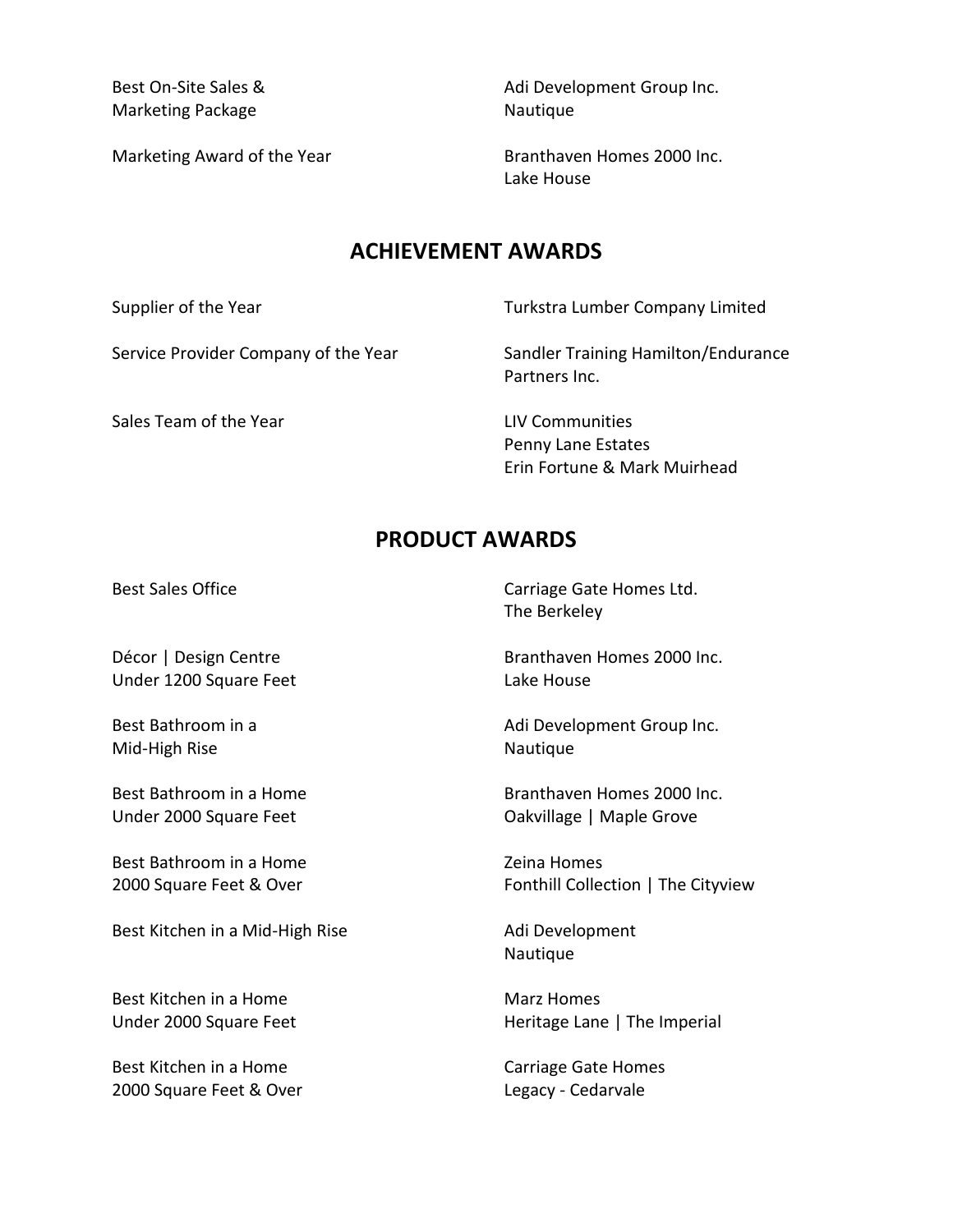Best Exterior Concept on a Mid-Rise Branthaven Homes 2000 Inc.

Best Exterior on a Home Superinted Spallacci Homes Limited Under 2000 Square Feet Simona

Best Exterior on a Home Carriage Gate Homes 2000 Square Feet & Over Legacy | Cedarvale

Best Interior Merchandising Model Home Marz Homes Holdings Inc. Under 2000 Square Feet Heritage Lane | The Imperial

Best Interior Merchandising Model Home Zeina Homes 2000 Square Feet & Over DiCenzo Gardens – Phase 10 | Sandstone

Under 750 Square Feet Lake House | Gulf Shore IX

Best Condominium Concept Carriage Gate Homes 750 – 1200 Square Feet The Berkeley | Sunnyside

Square Feet & Over Eden Park – SD-7

Best Single Family Home **Example 2** and Security 2 and Homes

Best Renovation \$50,000-\$100,000 Heartwood Renovations

Best Renovation \$350,000 & Over Thomas Cochren Homes

Best Custom Home Under \$1,500,000 Carriage Gate Homes

Best Custom Home \$1,500,000 & Over Jeffrey Robinson Construction

Lake House

Best Condominium Concept **Branthaven Homes 2000 Inc.** 

Best Condominium Concept New Horizon Development Group 1200 Square Feet & Over **Bridgewater Residences on the Lake** 

Best Townhome 1600 Spallacci Homes Limited

Best Single Family Home Marz Homes Holdings Inc. Under 2000 Square Feet South Coast Village | Newport II

2000 Square Feet & Over **Dicenzo Gardens – Phase 10** | Sandstone

Concerto Court

**Desrochers** 

Legacy | Lime Kiln Road

Ravines of Gloucester | 1061 Gloucster